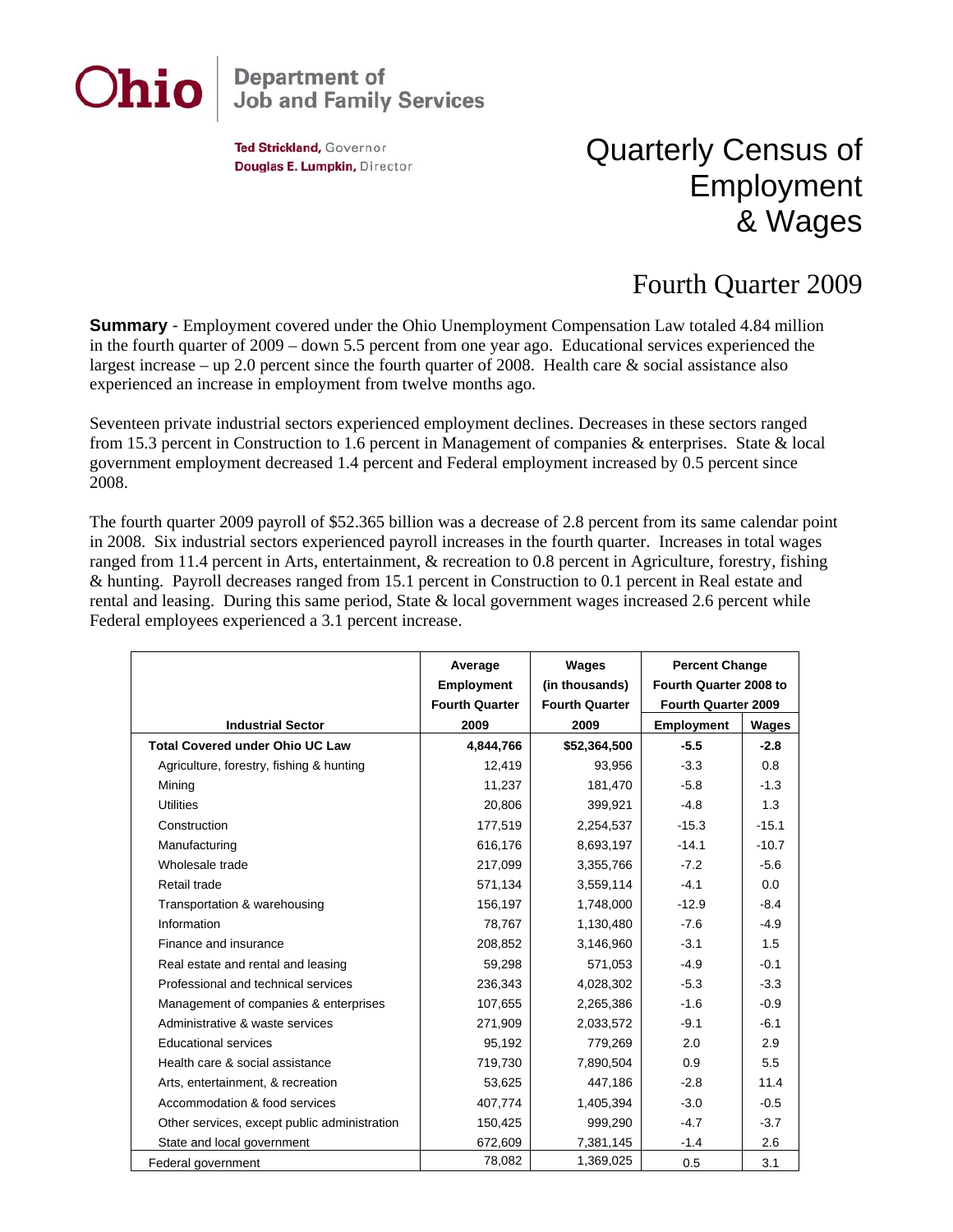None of Ohio's ten largest counties experienced employment increases from their fourth quarter 2008 levels. Declines from one year ago range from 6.9 percent in Stark County to 3.4 percent in Mahoning County.

Of the ten largest counties, only Lucas County experienced a payroll increase – up 1.0 percent since 2008. Payroll losses since the fourth quarter of 2008 ranged from 6.1 percent in Lorain County to 1.5 percent in Mahoning County.

|                                        | Average<br><b>Employment</b><br><b>Fourth Quarter</b> | Wages<br>(in thousands)<br><b>Fourth Quarter</b> | <b>Percent Change</b><br>Fourth Quarter 2008 to<br><b>Fourth Quarter 2009</b> |        |
|----------------------------------------|-------------------------------------------------------|--------------------------------------------------|-------------------------------------------------------------------------------|--------|
| County                                 | 2009                                                  | 2009                                             | <b>Employment</b>                                                             | Wages  |
| <b>Total Covered under Ohio UC Law</b> | 4,844,766                                             | \$52,364,500                                     | $-5.5$                                                                        | $-2.8$ |
| <b>Butler</b>                          | 137,597                                               | 1,462,660                                        | $-5.5$                                                                        | $-1.8$ |
| Cuyahoga                               | 673,343                                               | 8,123,471                                        | $-5.3$                                                                        | $-4.0$ |
| Franklin                               | 639,944                                               | 7,564,515                                        | $-4.2$                                                                        | 0.0    |
| <b>Hamilton</b>                        | 479,007                                               | 6,231,243                                        | $-5.1$                                                                        | $-2.6$ |
| Lorain                                 | 90,372                                                | 853,465                                          | $-6.0$                                                                        | $-6.1$ |
| Lucas                                  | 197,778                                               | 2,123,934                                        | $-5.6$                                                                        | 1.0    |
| Mahoning                               | 96,372                                                | 846,608                                          | $-3.4$                                                                        | $-1.5$ |
| Montgomery                             | 237,403                                               | 2,593,476                                        | $-6.6$                                                                        | $-4.1$ |
| <b>Stark</b>                           | 148,169                                               | 1,368,174                                        | $-6.9$                                                                        | $-5.9$ |
| Summit                                 | 252,540                                               | 2,753,023                                        | $-6.5$                                                                        | $-4.9$ |
| All other counties                     | 1,892,241                                             | 18,443,931                                       | $-5.8$                                                                        | $-3.0$ |

The chart that follows presents the percentage of Ohio covered employment in each of the ten largest counties and all other counties combined. Ten of Ohio's 88 counties account for almost 61 percent of the state's covered employment.



**Percentage of Fourth Quarter 2009 Employment - Ten Largest Counties**